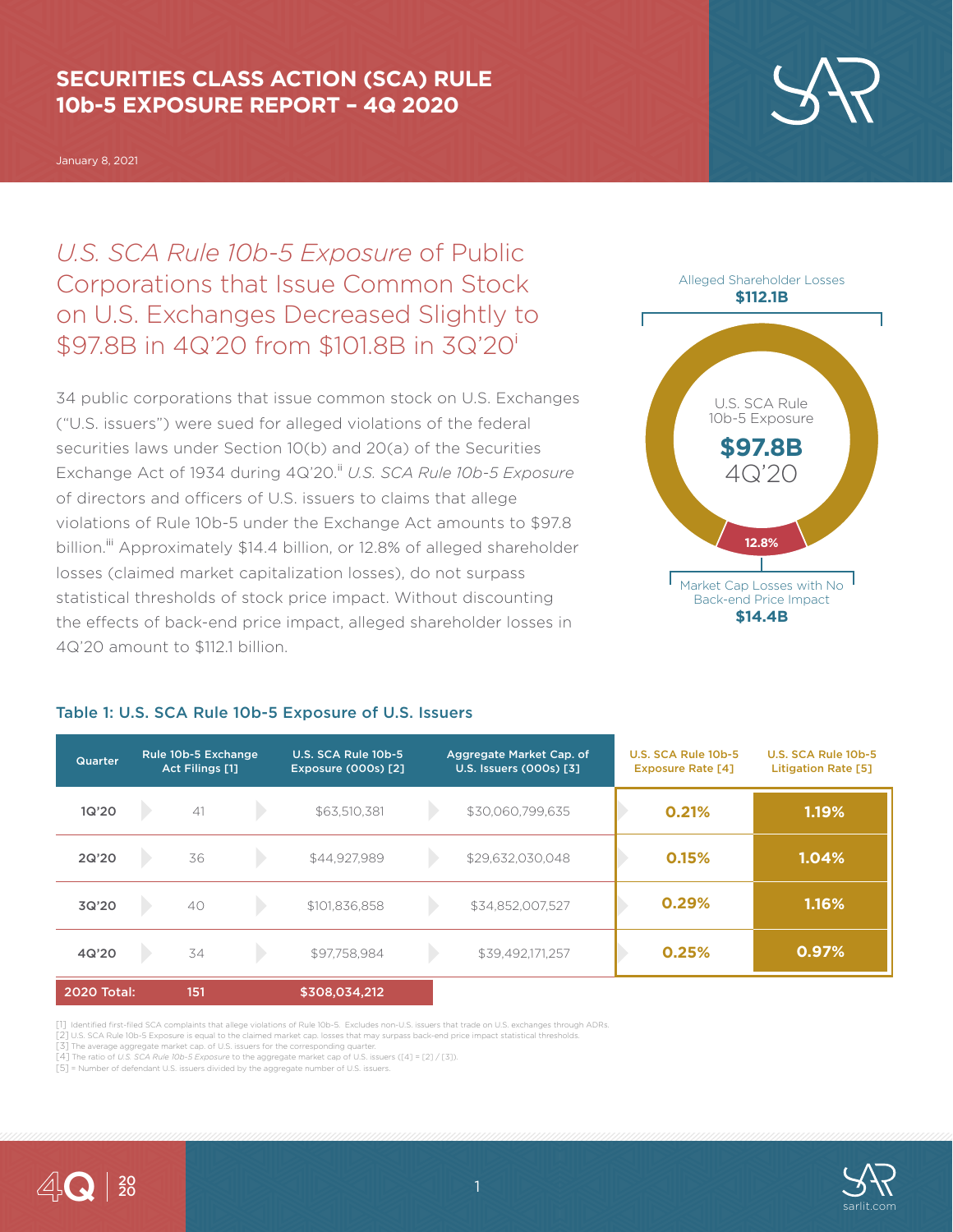Although the frequency of U.S. SCA Rule 10b-5 filings in 4Q'20 was the lowest recorded during the past two years, *U.S. SCA Rule 10b-5 Exposure* remained high. *Fourth quarter data indicates that lower frequency does not equate to lower severity. U.S. SCA Rule 10b-5 Exposure* of \$97.8 billion was the second highest quarterly exposure recorded since 2Q'19, and only fell by 4.0% relative to 3Q'20. 4Q'20 *U.S. SCA Rule 10b-5 Exposure* Rate also decreased slightly from 0.29% in 3Q'20 to 0.25% in 4Q'20. The *U.S. SCA Rule 10b-5 Litigation Rate* also decreased by 19 basis points in 4Q'20, which amounts to 0.97%.

COVID-19 *U.S. SCA Rule 10b-5 Litigation Exposure*: The *SCA Rule 10b-5 Exposure* of private securities class actions directly related to COVID-19 amounts to \$7.6 billion in 4Q'20 stemming from 3 SCAs filed against U.S. issuers.<sup>1</sup> COVID-19 related allegations account for 7.7% of the \$97.8 billion in aggregate *U.S. SCA Rule 10b-5 Exposure*. The 2020 total *SCA Rule 10b-5 Exposure* directly related to COVID-19 amounts to \$22.8 billion, of which 33.2% was alleged by shareholders during 4Q'20.

| <b>Quarter</b>     | Rule 10b-5 Exchange<br>Act Filings [1] | <b>Alleged Corrective</b><br>Disclosures [2] | <b>Alleged Corrective Disclosures</b><br>with No Price Impact [3] | % of Corrective Disclosures<br>with No Price Impact [4] |
|--------------------|----------------------------------------|----------------------------------------------|-------------------------------------------------------------------|---------------------------------------------------------|
| 1Q'20              | 41                                     | 72                                           | 16                                                                | 22%                                                     |
| 2Q'20              | 36                                     | 71                                           | 28                                                                | 39%                                                     |
| 3Q'20              | 40                                     | 82                                           | 26                                                                | 32%                                                     |
| 4Q'20              | 34                                     | 73                                           | 24                                                                | 33%                                                     |
| <b>2020 Total:</b> | 151                                    | 298                                          | 94                                                                | 32%                                                     |

#### Table 2: Back-end Price Impact Summary of Alleged Corrective Disclosures of U.S. Issuers

[1] Identified first-filed SCA complaints that allege violations of Rule 10b-5. Excludes non-U.S. issuers that trade through ADRs.

 $\overline{[2]}$  The number of alleged corrective disclosures identified in the sample of SCA complaints.

[3] The number of alleged corrective disclosures that do not exhibit a statistically significant one-day residual stock price return at the 95% confidence standard.

[4] The ratio of the number of alleged corrective disclosures that do not exhibit back-end price impact to the total number of alleged corrective disclosures. ([4] = [3] / [2])

During 4Q'20, SAR accounted for 58 "stock-drop" SCAs filed against U.S. issuers that allege violations of Rule 10b-5 via 140 claimed corrective disclosures. After consolidating cases with seemingly related allegations against individual U.S. issuers, SAR accounted for 34 filed SCAs. A total of 73 corrective disclosures have been alleged in the 34 first-filed SCAs.<sup>vi</sup> Of the 73 corrective disclosures alleged during 4Q'20, 24 (33%) may not be claimed as damages by a proposed class of shareholders because they do not surpass statistical thresholds of

back-end price impact *(Halliburton II)* in accordance with the heightened pleading standards of loss causation *(Dura)*. vii Although the number of alleged corrective disclosures decreased from 82 in 3Q'20 to 73 in 4Q'20, those that did not exhibit back-end price impact only decreased by 2 relative to 3Q'20. The alleged corrective disclosures that may not surpass back-end price impact statistical thresholds amounts to \$14.4 billion in 4Q'20, which is a decrease of \$5.0 billion relative to  $3Q'2O$ . Vill

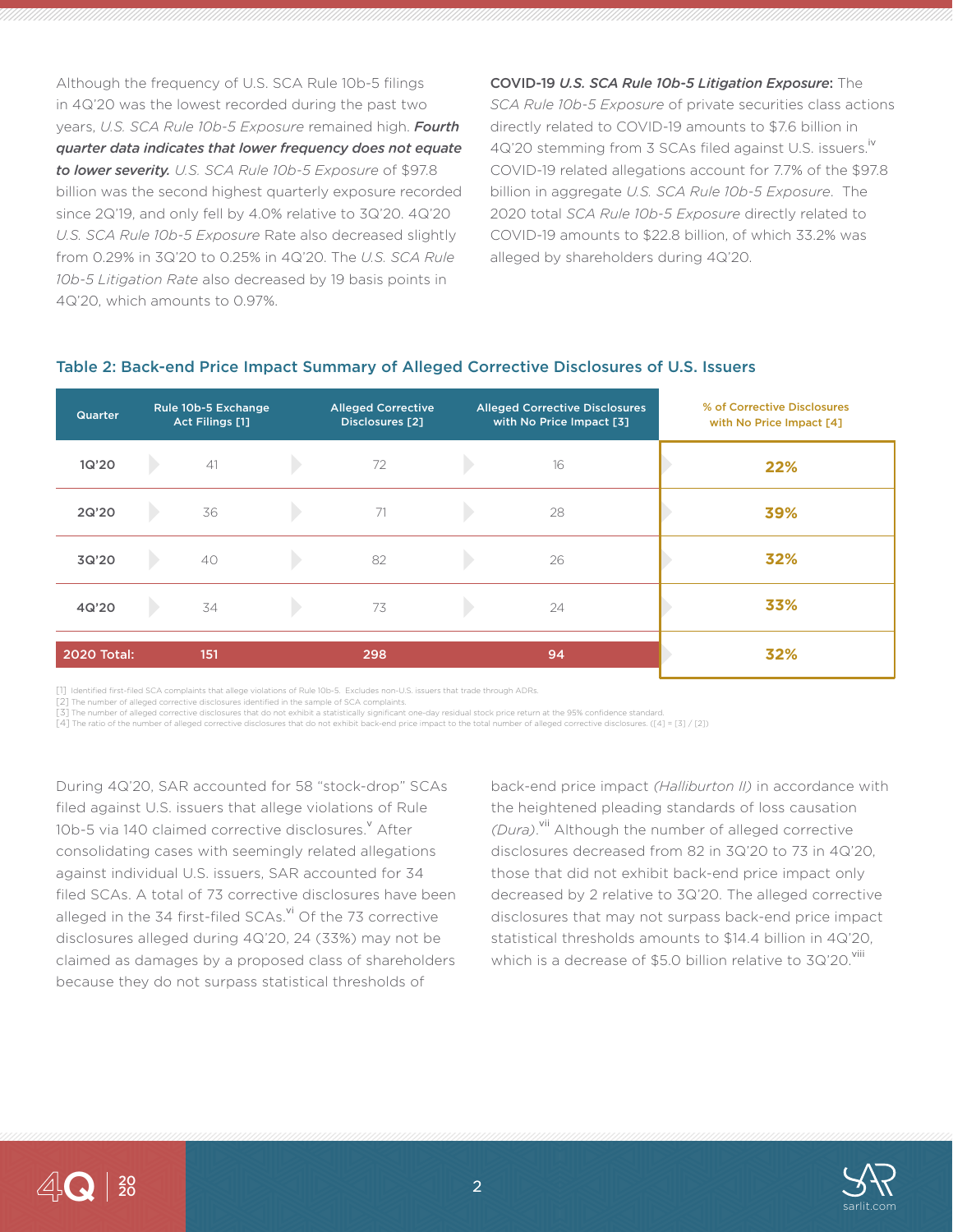### SCA RULE 10b-5 EXPOSURE BY **INDUSTRY SECTOR**

### In 4Q'20, 17.9% of Alleged Shareholder Losses Stem from a Single Claim Against Citigroup

Out of the 34 SCAs filed in 4Q'20, 10 (or 29.4%) were filed against Pharma/Biotech companies, 5 (or 14.7%) against Finance, Insurance, and Real Estate ("F.I.R.E.") companies, and 4 (or 11.8%) against Retail and Consumer Products companies. The sector with the greatest *SCA Rule 10b-5 Exposure* was the F.I.R.E. sector which accounted for 47.75% of the *U.S. SCA Rule 10b-5 Exposure*, which amounts to \$46.7 billion.

The SCA filed against Citigroup accounts for 17.9% of the fourth quarter's *U.S. SCA Rule 10b-5 Exposure*. This amounts to 37.4% of the exposure impacting the F.I.R.E. industry sector. Without the Citigroup SCA case, industry-wide *SCA Rule 10b-5 Exposure* amounts to \$80.3 billion.

Data and analyses indicate that the industry sectors that were impacted most by alleged corrective disclosures that may not surpass statistical thresholds of back-end rice impact are Energy, Hardware and Semiconductor, Auto, Retail and Consumer Products, F.I.R.E., Software, and Pharma/Biotech. 100% (\$11.8 million) of shareholder losses alleged in the single SCA filed against an Energy company do not exhibit stock price impact. 52% (\$996.6 million) of shareholder losses alleged in the 2 SCAs against Hardware and Semiconductor companies do not exhibit stock price impact. 34% (\$933.1 million) of shareholder losses alleged in the 2 SCAs against Auto companies do not exhibit stock price impact. 25% (\$2.5 billion) of shareholder losses alleged in the 4 SCAs against Retail and Consumer companies do not exhibit stock price impact. 17% (\$9.7 billion) of shareholder losses alleged in the 5 SCAs against F.I.R.E. companies do not exhibit stock price impact.

| <b>Industry Sector [1]</b>            | Rule 10b-5 Exchange<br>Act Filings [2] | Alleged Market Cap.<br>Losses (000s) [3] | Market Cap. Losses that<br>Do Not Exhibit Price<br>Impact (000s) [4] | U.S. SCA Rule 10b-5<br>Exposure (000s) [5] | % of Market Cap. Losses<br>that Do Not Exhibit<br>Price Impact [6] |
|---------------------------------------|----------------------------------------|------------------------------------------|----------------------------------------------------------------------|--------------------------------------------|--------------------------------------------------------------------|
| Auto                                  | 2                                      | \$2,741,538                              | \$933,093                                                            | \$1,808,445                                | 34%                                                                |
| <b>Energy</b>                         | 1                                      | \$11,823                                 | \$11.823                                                             | \$0                                        | 100%                                                               |
| F.I.R.E.                              | 5                                      | \$56,355,155                             | \$9,671,319                                                          | \$46,683,836                               | 17%                                                                |
| <b>Hardware and Semiconductor</b>     | $\overline{2}$                         | \$1,922,626                              | \$996,603                                                            | \$926,023                                  | 52%                                                                |
| <b>Health Care</b>                    | 3                                      | \$4,779,796                              | \$O                                                                  | \$4,779,796                                | 0%                                                                 |
| <b>Industrial</b>                     | $\circ$                                | \$0                                      | \$O                                                                  | \$0                                        | 0%                                                                 |
| Manufacturing, Farm, and Industrial O |                                        | \$0                                      | \$0                                                                  | \$0                                        | 0%                                                                 |
| <b>Materials</b>                      | 3                                      | \$2,234,852                              | \$0                                                                  | \$2,234,852                                | 0%                                                                 |
| Media                                 | 1                                      | \$7,679,663                              | \$O                                                                  | \$7,679,663                                | 0%                                                                 |
| Pharma/Biotech                        | 10 <sup>°</sup>                        | \$18,594,583                             | \$127,362                                                            | \$18,467,220                               | $1\%$                                                              |
| <b>Retail and Consumer Products</b>   | $\overline{4}$                         | \$10,160,432                             | \$2,519,666                                                          | \$7.640.765                                | 25%                                                                |
| <b>Software</b>                       | 2                                      | \$1,322,308                              | \$103.990                                                            | \$1,218,318                                | 8%                                                                 |
| <b>Transportation and Storage</b>     | 1                                      | \$6,320,066                              | \$0                                                                  | \$6,320,066                                | 0%                                                                 |
| 4Q 2020 Total:                        | 34                                     | \$112,122,840                            | \$14,363,856                                                         | \$97,758,984                               | 12.8%                                                              |

#### Table 3: U.S. SCA Rule 10b-5 Exposure by Industry Sector in 4Q'20

[1] Industry sector is based on the defendant corporation's SIC code.

[2] Identified first-filed SCA complaints that allege violations of Rule 10b-5. Excludes non-U.S. issuers that trade on U.S. exchanges through ADRs.

[3] Market cap. losses of U.S. issuers listed as defendants unadjusted for alleged corrective disclosures that do not meet statistical thresholds of back-end price impact. [4] Market cap. losses of U.S. issuers listed as defendants that do not meet statistical thresholds of back-end price impact.

[5] U.S. SCA Rule 10b-5 Exposure is equal to the claimed market cap. losses that may surpass statistical thresholds of back-end stock price impact ( [5]=[3]-[4] ).

 $[6] = [4]/[3]$ 

20

4Q

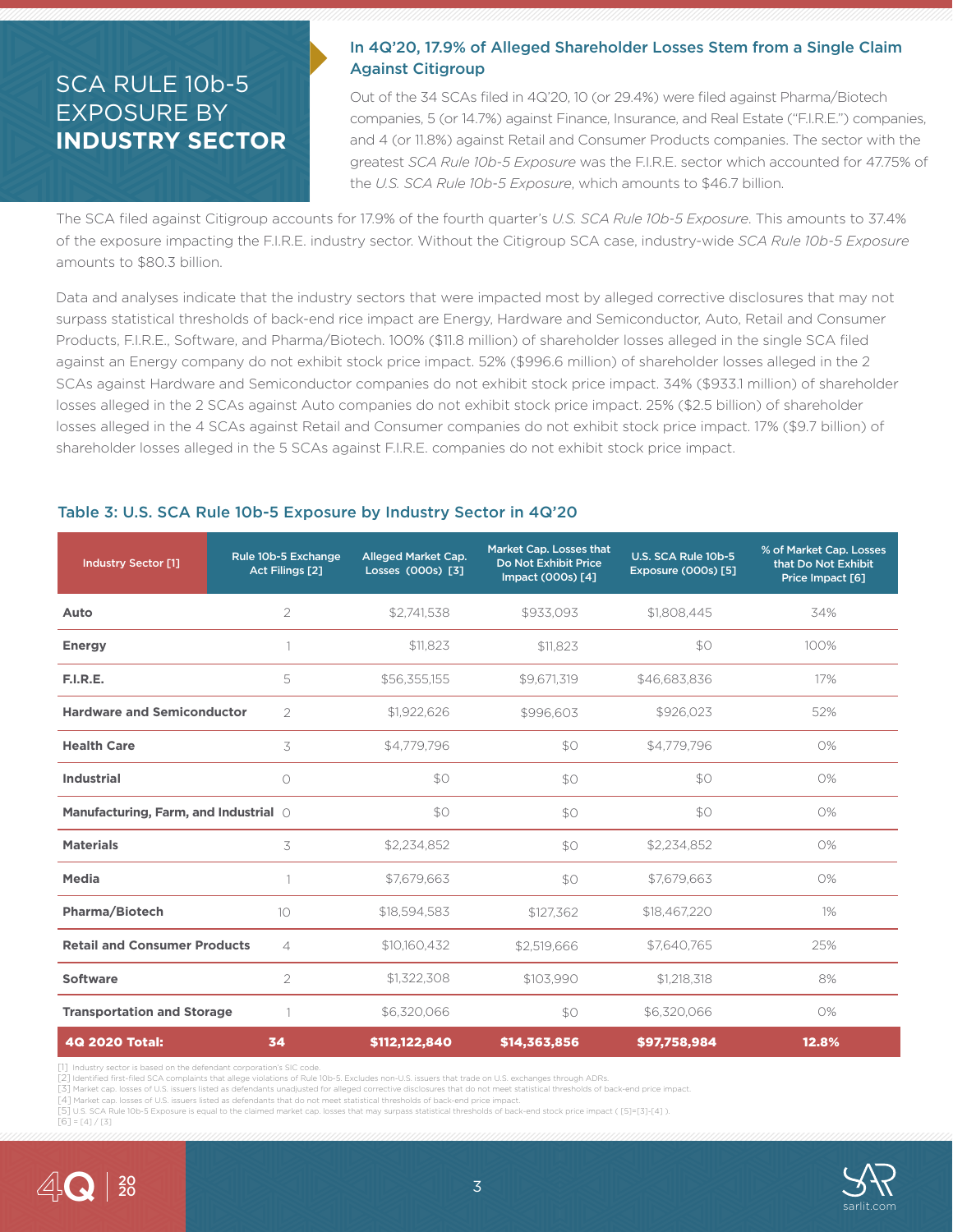## SCA RULE 10b-5 EXPOSURE OF U.S. **LARGE CAP** CORPORATIONSix

#### *Large Cap SCA Rule 10b-5 Exposure* Remained Steady in 4Q'20, Amounting to \$93.2 billion.

17 large cap corporations were sued for alleged violations of Rule 10b-5 during 4Q'20 – an increase of 2 – relative to 3Q'20. The average aggregate market capitalization of U.S. large cap corporations, based on the market capitalization range of the S&P500 Index during  $4Q'2O$ , was \$37.37 trillion.<sup>x</sup> This is an increase in aggregate market cap of \$4.55 trillion, or 13.85%, relative to 3Q'20. The increase in the aggregate market cap led to a decrease in the *Large Cap SCA Rule 10b-5 Exposure Rate* by 4 basis points to 0.25 in 4Q'20. The *Large Cap SCA Rule 10b-5 Litigation Rate* increased from 1.81% in 3Q'20 to 1.96% in 4Q'20.



4Q'20 U.S. Large Cap Analysis: The *Large Cap SCA Rule 10b-5 Exposure* of \$93.2 billion during 4Q'20 is in line with the exposure exhibited in 3Q'20 but significantly greater than the previous two quarters when exposure averaged \$46.3 billion. 2 more large cap corporations faced Rule 10b-5 allegations in 4Q'20 relative to 3Q'20, resulting in a *Large Cap SCA Rule 10b-5 Litigation Rate* of 1.96%.

In 2020, the Large Cap U.S. SCA Rule 10b-5 Litigation Rate equates to 7.2%  $-1$  in 14 large cap companies were the target *of Rule 10b-5 Exchange Act claims.*

#### Table 4: Large Cap SCA Rule 10b-5 Exposure of U.S. Issuers

| Quarter | Rule 10b-5 SCAs filed against<br><b>Large Cap Defendants</b> | Large Cap SCA Rule<br>10b-5 Exposure (000s) | Aggregate Market Cap.<br>of Large Caps (000s) | Large Cap SCA Rule<br>10b-5 Exposure Rate | Large Cap SCA Rule<br>10b-5 Litigation Rate |
|---------|--------------------------------------------------------------|---------------------------------------------|-----------------------------------------------|-------------------------------------------|---------------------------------------------|
| 1Q'20   | 18                                                           | \$54,966,106                                | \$28,098,908,799                              | 0.20%                                     | 2.01%                                       |
| 2Q'20   | $10*$                                                        | \$37.641.718                                | \$27,704,032,389                              | 0.14%                                     | 1.45%                                       |
| 3Q'20   | 15                                                           | \$93,702,669                                | \$32,827,622,957                              | 0.29%                                     | 1.81%                                       |
| 4Q'20   | 17                                                           | \$93,171,021                                | \$37,375,514,160                              | 0.25%                                     | 1.96%                                       |

\* 9 large cap defendants were sued in 2Q'20, but SAR is using the 1 Act Filings to calculate the *Large Cap SCA Rule 10b-5 Litigation Rate* because the 2 SCAs filed against Wells Fargo & Co. in that quarter present non-overlapping allegations



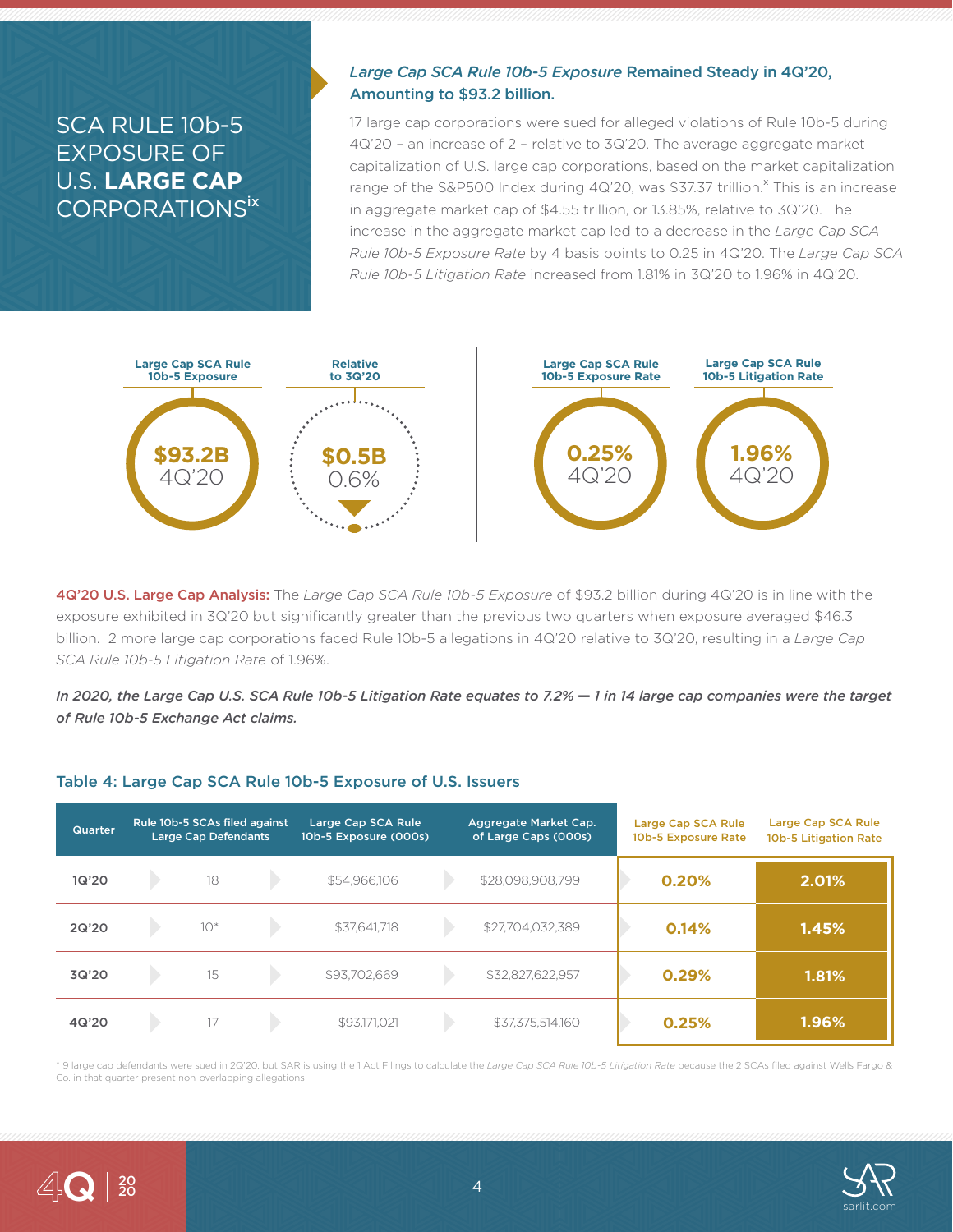## SCA RULE 10b-5 EXPOSURE OF U.S. **MID CAP** CORPORATIONS<sup>xi</sup>

#### *Mid Cap SCA Rule 10b-5 Exposure* Decreased in 4Q'20, Amounting to \$2.2 Billion.

4 mid cap corporations were sued for alleged violations of Rule 10b-5 during 4Q'20, which is lowest number of mid cap corporations that have been sued in 2020. The average aggregate market capitalization of U.S. mid cap corporations, based on the market capitalization range of the S&P MidCap 400 Market Index during 4Q'20, was \$1.43 trillion.<sup>xii</sup> In 4Q'20, the *Mid Cap SCA Rule 10b-5 Exposure Rate* decreased to 0.15%. This is a decrease of 5 basis points relative to 3Q'20. The *Mid Cap Rule 10b-5 Litigation Rate* decreased quarter-over-quarter at 0.65%, the lowest *Mid Cap Rule 10b-5 Litigation Rate* exhibited all year.



4Q'20 U.S. Mid Cap Analysis: The *Mid Cap SCA Rule 10b-5 Exposure* of mid cap corporations decreased by 21.6% in 4Q'20 relative to 3Q'20, but remained above 2Q'20 exposure, even though the *Mid Cap Rule 10b-5 Litigation Rate* was significantly lower than in previous quarters.

In 2020, the Mid Cap U.S. SCA Rule 10b-5 Litigation Rate equates to 4.2%  $-1$  in 24 mid cap companies were the target of *Rule 10b-5 Exchange Act claims.*

#### Table 5: Mid Cap SCA Rule 10b-5 Exposure of U.S. Issuers

| Quarter | Rule 10b-5 SCAs filed against<br><b>Mid Cap Defendants</b> |   | Mid Cap SCA Rule<br>10b-5 Exposure (000s) |             | Aggregate Market Cap.<br>of Mid Caps (000s) | Mid Cap SCA Rule<br>10b-5 Exposure Rate | Mid Cap SCA Rule<br>10b-5 Litigation Rate |       |
|---------|------------------------------------------------------------|---|-------------------------------------------|-------------|---------------------------------------------|-----------------------------------------|-------------------------------------------|-------|
| 1Q'20   |                                                            |   |                                           | \$5,280,307 |                                             | \$1,291,795,762                         | 0.59%                                     | 1.12% |
| 2Q'20   |                                                            |   |                                           | \$2,004.804 |                                             | \$1,257,405,797                         | 0.16%                                     | 1.29% |
| 3Q'20   |                                                            |   |                                           | \$2.746.684 |                                             | \$1,354,948,295                         | 0.20%                                     | 1.17% |
| 4Q'20   |                                                            | 4 |                                           | \$2,152,848 |                                             | \$1,432,821,304                         | 0.15%                                     | 0.65% |

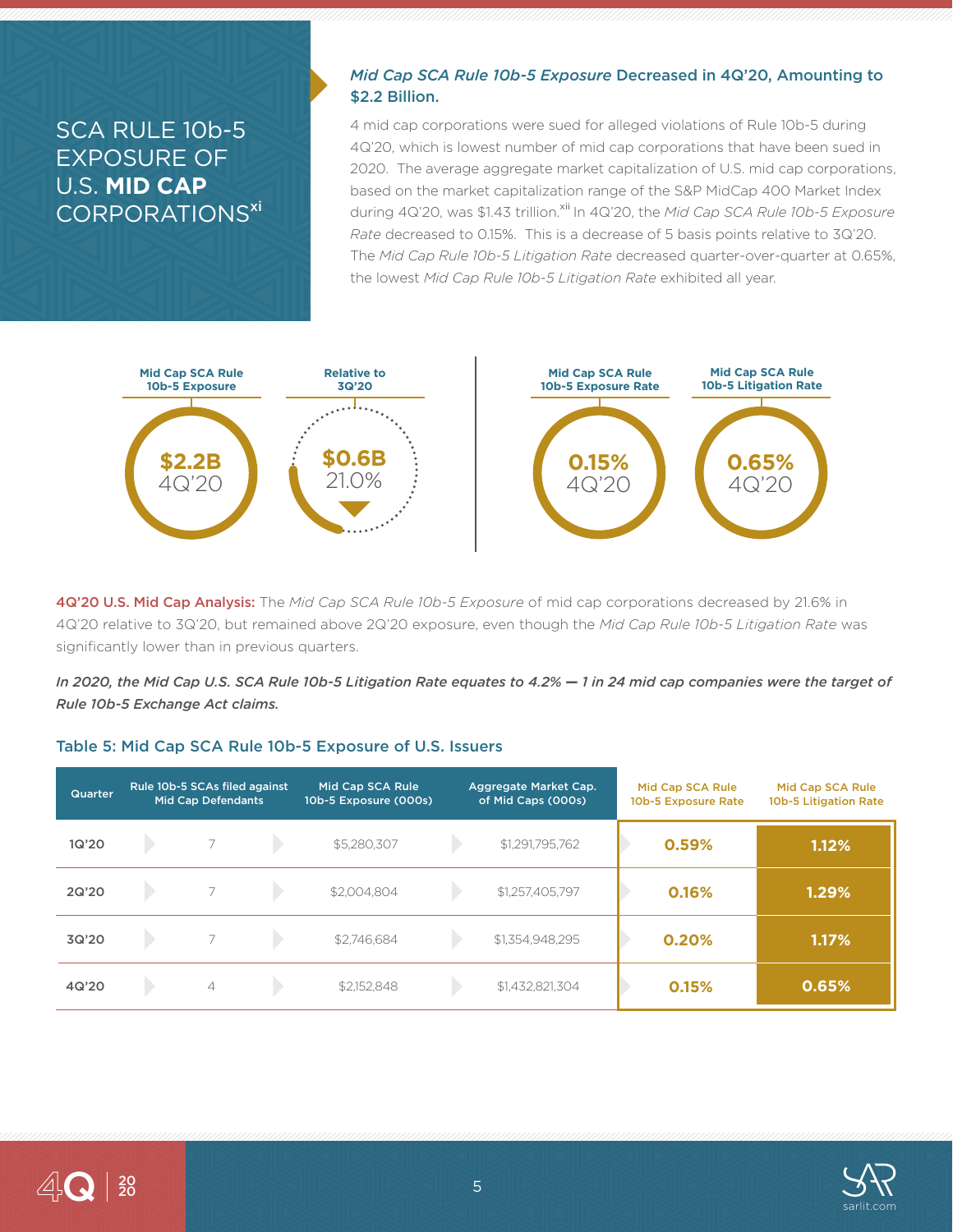### SCA RULE 10b-5 EXPOSURE OF U.S. **SMALL CAP** CORPORATIONS<sup>xiii</sup>

### *Small Cap SCA Rule 10b-5 Exposure* Decreased Significantly in 4Q'20, Amounting to \$2.4 Billion*.*

13 small cap corporations were sued for alleged violations of Rule 10b-5 during 4Q'20, which is 5 fewer than in 3Q'20 and the lowest number in 2020. The *Small Cap SCA Rule 10b-5 Exposure* in 4Q'20 decreased by more than half in 4Q'20 relative to 3Q'20. The average aggregate market capitalization of U.S. small cap corporations, based on the market capitalization range of the S&P SmallCap 600 Market Index during 4Q'20, was \$683.8 billion.<sup>xiv</sup> In 4Q'20, the *Small Cap SCA Rule 10b-5 Exposure Rate* was 0.36%, which is 45 basis points lower relative to 3Q'20. The *Small Cap Rule 10b-5 Litigation Rate* also decreased by 25 basis points to 0.64%, the lowest *Small Cap Rule 10b-5 Litigation Rate* of 2020.



4Q'20 U.S. Small Cap Analysis: *Small Cap SCA Rule 10b-5 Exposure* decreased to the lowest amount recorded in 2020. The aggregate market cap of small cap corporations also remained relatively stable throughout the year, increasing by only 2.2% in 4Q'20. Combined, this resulted in the lowest *Small Cap SCA Rule 10b-5 Exposure* Rate and *Small Cap Rule 10b-5 Litigation Rate* during 2020.

*In 2020, the Small Cap U.S. SCA Rule 10b-5 Litigation Rate equates to 3.2%*  $-$  *1 in 31 small cap companies were the target of Rule 10b-5 Exchange Act claims.*

#### Table 6: Small Cap SCA Rule 10b-5 Exposure of U.S. Issuers

| Quarter | No. of Small<br><b>Cap Defendants</b> | SCA Rule 10b-5<br>Exposure (000s) | Aggregate Market Cap.<br>of Small Caps (000s) | <b>Small Cap Rule</b><br>10b-5 Exposure Rate | <b>Small Cap Rule</b><br>10b-5 Litigation Rate |
|---------|---------------------------------------|-----------------------------------|-----------------------------------------------|----------------------------------------------|------------------------------------------------|
| 1Q'20   | 16                                    | \$3,263,967                       | \$670,095,073                                 | 0.49%                                        | 0.83%                                          |
| 2Q'20   | 19                                    | \$5,281,467                       | \$670,591,862                                 | 0.79%                                        | 0.85%                                          |
| 3Q'20   | 18                                    | \$5,387,505                       | \$669,436,275                                 | 0.80%                                        | 0.89%                                          |
| 4Q'20   | 13                                    | \$2,435,116                       | \$683,835,792                                 | 0.36%                                        | 0.64%                                          |

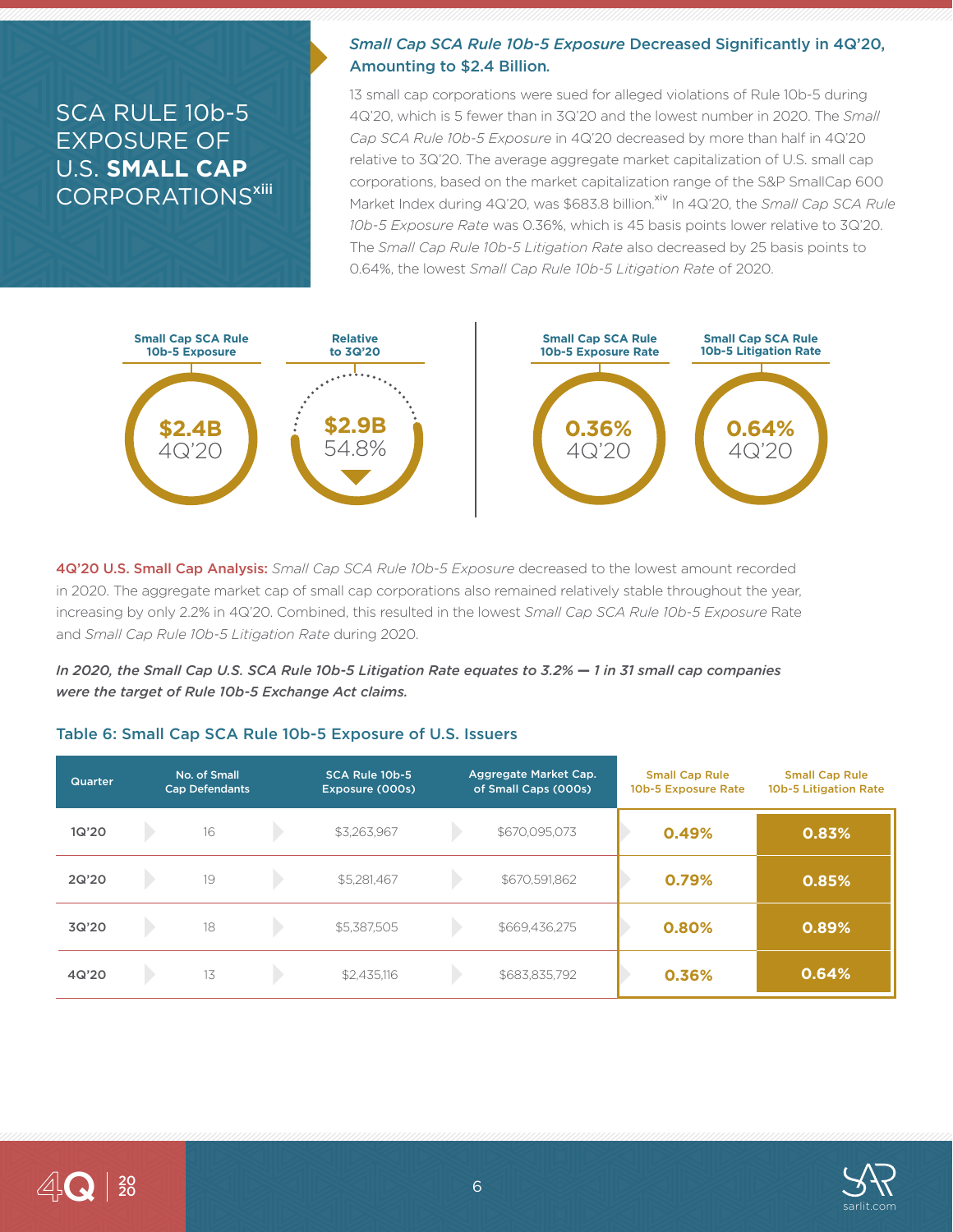The *ADR SCA Rule 10b-5 Exposure* of non-U.S. issuers in 4Q'20 amounts to \$79.3 billion, an increase of 153% relative to 3Q'20.xv

7 non-U.S. issuers that trade on U.S. exchanges through ADRs ("non-U.S. issuers") were sued for alleged violations of the federal securities laws under Section 10(b) and 20(a) of the Securities Exchange Act of 1934 during 4Q'20.<sup>xvi</sup> ADR SCA *Rule 10b-5 Exposure* for directors and officers of non-U.S. issuers to claims that allege violations of Rule 10b-5 under the Exchange Act amounts to \$79.3 billion.<sup>xvii</sup> Approximately \$2.0 billion of market capitalization declines that have been claimed as investor losses by a proposed class of common stock shareholders may not surpass statistical thresholds of back-end price impact. Without discounting the effects of back-end stock price impact, claimed shareholder losses against directors and officers of non-U.S. issuers amounts to \$81.3 billion in 4Q'20.

In 4Q'20, the *ADR SCA Rule 10b-5 Exposure Rate* increased by 15 basis points to 0.27% relative to 0.12% in 3Q'20. The *ADR SCA Rule 10b-5 Litigation Rate* is 0.35% based on the number of non-U.S. issuers that trade in the NYSE, NASDAQ, and over-the-counter in the U.S, which is a decrease of 10 basis points relative to 3Q'20.



4Q'20 ADR Analysis: Although there were 2 fewer ADR Rule 10b-5 Exchange Act Filings in 4Q'20 relative to 3Q'20, *ADR SCA Rule 10b-5 Exposure* of non-U.S. issuers increased by 153% relative to 3Q'20 and is the highest amount recorded in 2020. Of the 11 alleged corrective disclosures included in the 7 SCAs filed against non-U.S. issuers, 2 alleged corrective disclosures do not surpass statistical thresholds of back-end price impact. That amounts to \$2.0 billion of market capitalization declines that may not surpass statistical thresholds of back-end price impact.

*In 2020, 1 in 75 non-U.S. issuers were the target of Rule 10b-5 Exchange Act claims.*

#### Table 7: ADR SCA Rule 10b-5 Exposure of Non-U.S. Issuers

| Quarter | No. of Defendant<br>Non-U.S. Issuers [1] | ADR SCA Rule 10b-5<br>Exposure (000s) | Aggregate Market Cap.<br>Of Non-US Issuers (000s) | <b>ADR SCA Rule 10b-5</b><br><b>Exposure Rate</b> | <b>ADR SCA Rule 10b-5</b><br><b>Litigation Rate</b> |
|---------|------------------------------------------|---------------------------------------|---------------------------------------------------|---------------------------------------------------|-----------------------------------------------------|
| 1Q'20   | 6                                        | \$11,684,707                          | \$25,043,412,187                                  | 0.05%                                             | 0.30%                                               |
| 2Q'20   | 5                                        | \$8,142,559                           | \$23,282,514,608                                  | 0.03%                                             | 0.25%                                               |
| 3Q'20   | $\Theta$                                 | \$31,346,247                          | \$25,857,369,640                                  | 0.12%                                             | 0.45%                                               |
| 4Q'20   |                                          | \$79,317,724                          | \$28,864,710,836                                  | 0.27%                                             | 0.35%                                               |

[1] First-filed SCA complaints that allege violations of Rule 10b-5 against non-U.S. issuers. Excludes U.S. issuers that trade on U.S. exchanges.

[2] *ADR SCA Rule 10b-5 Exposure* is equal to the claimed market cap. losses that may surpass back-end price impact thresholds..

[3] The aggregate market cap. of non-U.S. issuers.

[4] The ratio of *ADR SCA Rule 10b-5 Exposure* to the aggregate market cap of non-U.S. issuers. ([4] = [2] / [3]).

[5] = Number of defendant non-U.S. issuers divided by the aggregate number of non-U.S. issuers.



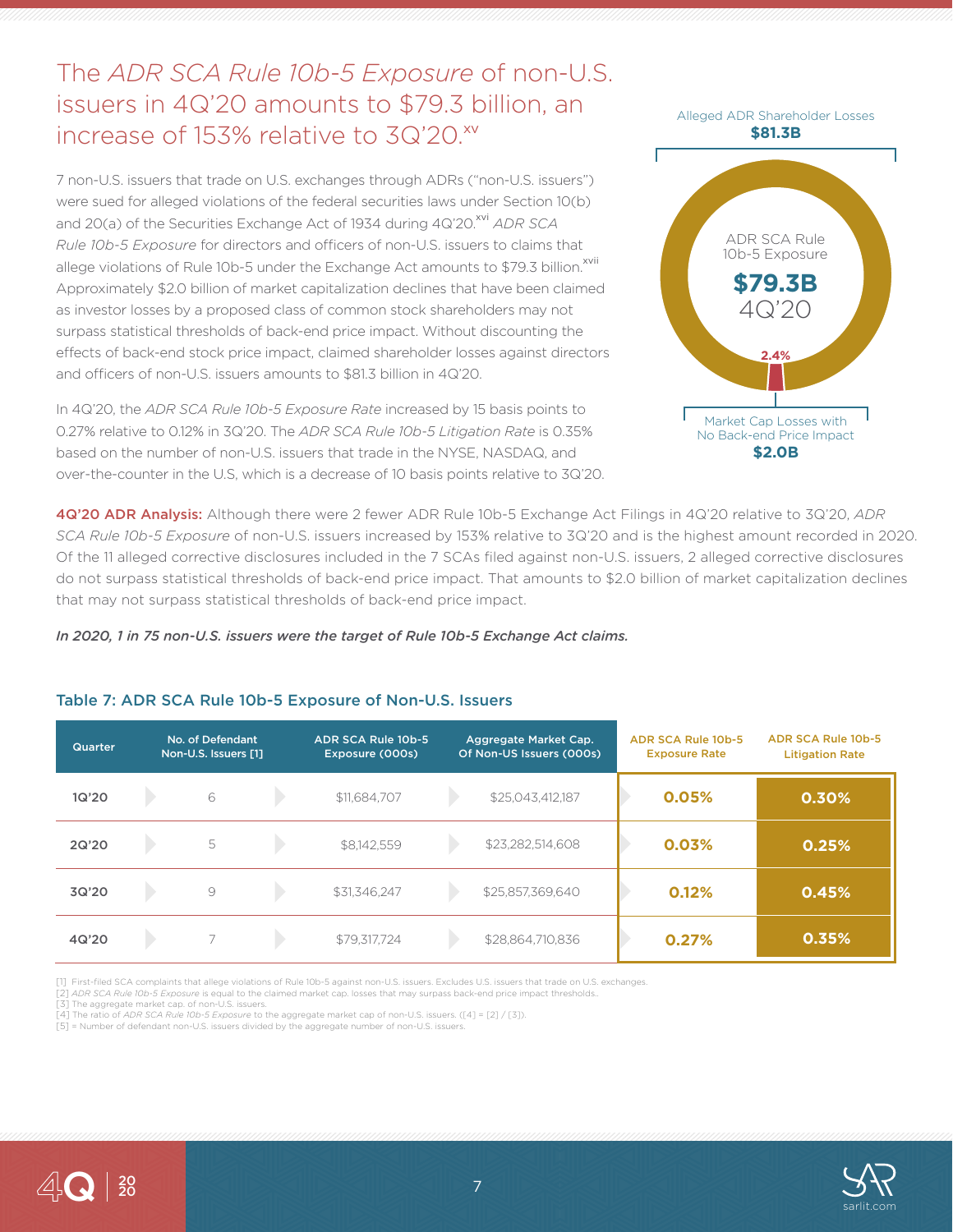| Quarter | ADR Rule 10b-5<br><b>Exchange Act Filings [1]</b> | <b>Alleged Corrective</b><br><b>Disclosures</b> [2] | <b>Alleged Corrective Disclosures</b><br>with No Price Impact [3] | % of Corrective Disclosures<br>with No Price Impact [4] |
|---------|---------------------------------------------------|-----------------------------------------------------|-------------------------------------------------------------------|---------------------------------------------------------|
| 1Q'20   | 6                                                 | 14                                                  | 3                                                                 | 21.4%                                                   |
| 2Q'20   | 5                                                 | 11                                                  | 5                                                                 | 45.5%                                                   |
| 3Q'20   | 9                                                 | 23                                                  | 16                                                                | 69.6%                                                   |
| 4Q'20   |                                                   | 11                                                  |                                                                   | 18.2%                                                   |

#### Table 8: Back-end Price Impact Summary of Alleged Corrective Disclosures of Non-U.S. Issuers

[1] First filed SCA complaints that allege violations of Rule 10b-5 against non-U.S. issuers that trade on U.S. exchanges through ADRs. Excludes U.S. issuers.<br>[2] The total number of alleged corrective disclosures identifi